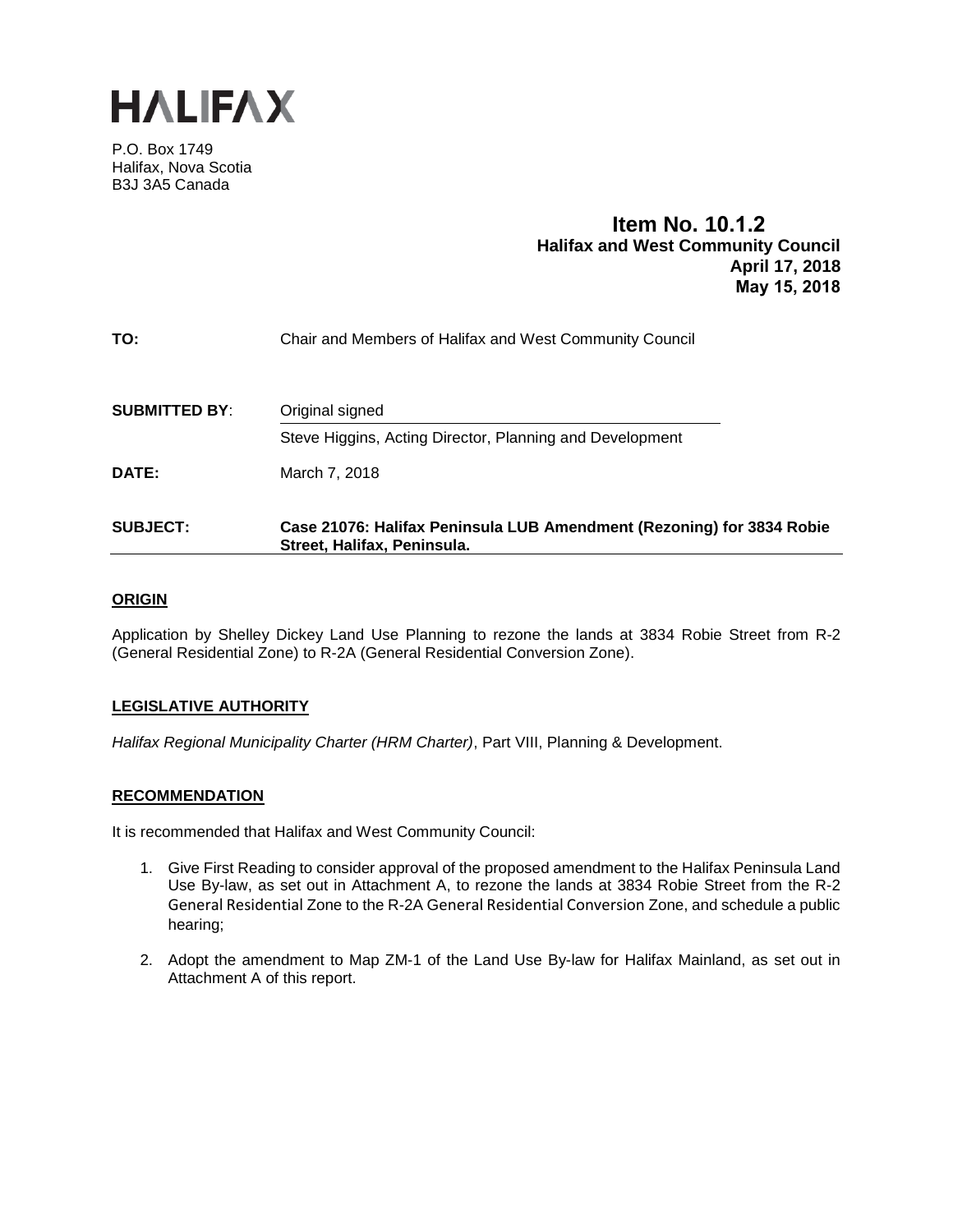## **BACKGROUND**

Shelley Dickey Land Use Planning, on behalf of Pang Investments Incorporated, has applied to rezone the property at 3834 Robie Street, Halifax, from R-2 (General Residential Zone) to R-2A (General Residential Conversion Zone). The rezoning would legitimize 2 additional units already in existence bringing the total number of permitted units in the building from 4 to 6.

| <b>Subject Site</b>                          | 3834 Robie Street                                                                                                                                                                                                                                                                            |
|----------------------------------------------|----------------------------------------------------------------------------------------------------------------------------------------------------------------------------------------------------------------------------------------------------------------------------------------------|
| Location                                     | Halifax Peninsula                                                                                                                                                                                                                                                                            |
| <b>Regional Plan Designation</b>             | Urban Settlement (US)                                                                                                                                                                                                                                                                        |
| <b>Community Plan Designation (Map</b><br>1) | Residential (RES) under the Halifax Municipal Planning<br>Strategy                                                                                                                                                                                                                           |
| Zoning (Map 2)                               | R-2 (General Residential Zone)                                                                                                                                                                                                                                                               |
| <b>Size of Site</b>                          | 743.22 sq. metres (8000 sq. feet)                                                                                                                                                                                                                                                            |
| <b>Street Frontage</b>                       | 20.85 metres (64.41 feet) Robie St.<br>15.13 metres (49.64 feet) Basinview Dr.                                                                                                                                                                                                               |
| <b>Current Land Use(s)</b>                   | 6-unit apartment building                                                                                                                                                                                                                                                                    |
| <b>Surrounding Use(s)</b>                    | The dominant zoning is R-2, primarily<br>low-rise,<br>$\bullet$<br>double<br>detached houses, many converted to<br>occupancy.<br>Abutting the subject site are 3 R-2-compliant small<br>$\bullet$<br>apartment buildings up to 4 units.<br>A large R-2T (Townhouse) Zone is across Robie St. |

## **Proposal Details**

The major aspects of the proposal are as follows:

- The current building was constructed in the early 1960s as a 4-unit dwelling. Research indicates it was internally converted to a 6-unit apartment building in the late 1960s without municipal permits.
- The property is currently not compliant with R-2 Zone which permits a maximum of 4 units.
- The property is the subject of an ongoing zoning compliance process initiated by the HRM.
- The current rezoning application is proposed to bring the property into compliance by establishing the R-2A Zone.
- R-2A is a variant of the R-2 Zone that enables buildings built prior to September 1987 to be converted to small apartment buildings from 5 to 14 units.
- The building is proposed to be maintained in its current 6-unit configuration with no physical alterations noting that the R-2A zone includes restrictions on expanding the building.
- The subject property has road frontage on both Robie Street and Basinview Dr. This configuration also restricts future expansion of the building footprint and envelope.
- The current parking provisions comply with the Halifax Peninsula LUB and access to the parking spaces is from Basinview Dr.
- The existing building and site meet the requirements for the R-2A Zone.
- Development Engineering, Civic Addressing, and Halifax Water put forward no objections to the application.

## **Enabling Policy and LUB Context**

The subject site is designated Residential (RES) under the Halifax Municipal Planning Strategy. This allows a variety of residential unit types subject to specific policy criteria and zoning. Please see Attachment B for an analysis of all relevant policy as it applies to this subject site and application.

## **COMMUNITY ENGAGEMENT**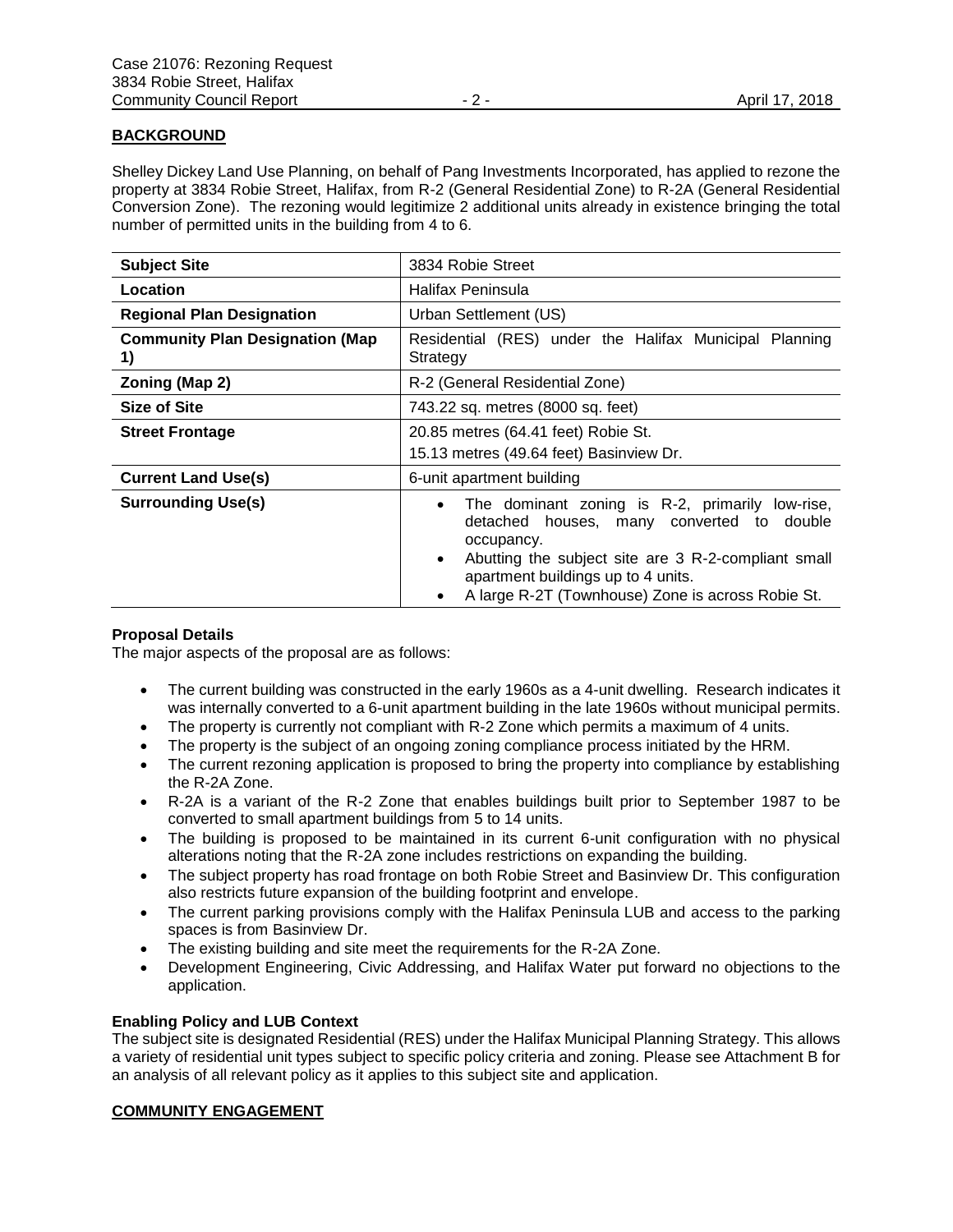The community engagement process has been consistent with the intent of the HRM Community Engagement Strategy. The level of community engagement on this file was consultation, achieved through providing information and seeking comments using the HRM website, signage posted on the subject site and post cards mailed to property owners within the notification area. A public information meeting was advertised in the newspaper and HRM website. This meeting was held on January 11, 2018 and was attended by two members of the public. Two additional phone comments were submitted as part of the public feedback.

A public hearing must be held by Halifax and West Community Council before they can consider approval of the proposed LUB amendment. Should Community Council decide to proceed with a public hearing, notification will be published in the newspaper and property owners within the notification area shown on Map 2 will be notified by regular mail. The HRM website will also be updated to indicate notice of the public hearing.

### **DISCUSSION**

#### **Compliance Process**

The R-2 Zone allows a maximum of 4 units on the subject property. The existing 6-unit building does not comply with the current zoning. There is no evidence that permits for the  $5<sup>th</sup>$  and  $6<sup>th</sup>$  unit were issued and there is no indication in the zoning history that permits could have been issued at the time the units were created in the late 1960's.

Under these circumstances, there are two alternatives available to the owner to resolve this lack of compliance:

- 1. The building must be altered to comply with the provisions in the existing R-2 zone; or
- 2. The zoning must be altered to comply with the conditions in the existing building.

Option 1 would require removal of two units thereby displacing residents and reducing the housing supply in the local area.

The owner has chosen option 2 above. Should this approach not be ultimately successful, staff will act to obtain compliance through option 1.

#### **Building Configuration**

Research indicates the approved 4-unit building was internally converted to 6-units in the late 1960's. It does not appear there were any external modifications during that conversion and the building has existed in it's current state since that time.

One aspect of the R-2A Zone particularly pertinent to this application, is the requirement that 50% of the units measure over 800 square feet. Five of the 6 units exceed 900 square feet and contain 3 bedrooms. The sixth unit is over 600 square feet and contains 1 bedroom.

The upper floor units have small balconies in the rear and each unit has an exterior parking space accessed from Basinview Dr.

#### **LUB Amendment Review**

Attachment B provides a detailed evaluation of the proposed rezoning in relation to relevant Halifax MPS and the Halifax Peninsula LUB.

Rezoning from R-2 to R-2A allows increased density through modification of existing building stock. The R-2A policy supports the establishment of small apartment buildings in older housing many of which were converted prior to 1987. This application would be the first use of the R-2A Zone in the immediate area.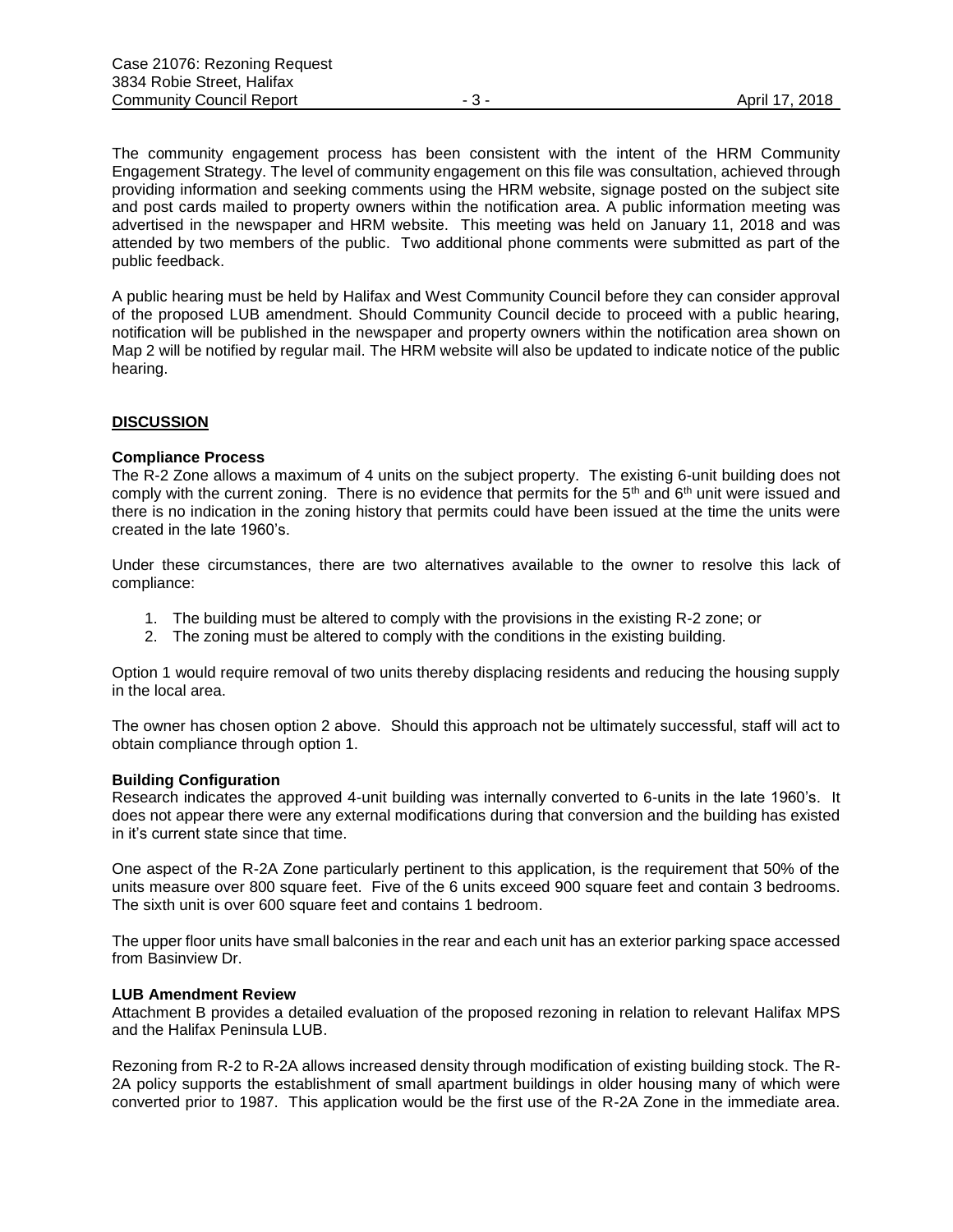This rezoning would authorize a use that has been in place for almost 50 years without alteration to the existing building while avoiding the forced displacement of tenants.

Part of the rationale for this application is based on the existing use and structure remaining unchanged from what has existed since the 1960's. In order to avoid any unintended consequences, staff analyzed whether applying the R-2A zone to this site might lead to the creation of additional 'by-right" development capacity which could allow future intensification and / or permit an expansion of the building footprint or volume. Staff advise this possibility is extremely unlikely. The R-2A Zone and the through-and-through lot configuration effectively prohibit expansion of the building footprint, height, or volume. Furthermore, the fixed building envelope combined with the requirement that 50% of the units exceed 800 square feet limit the capacity to increase the number of bedrooms or intensify the use through internal conversion. Staff advise there is very little risk of increased intensification on this property under the proposed R-2A zone.

### **Conclusion**

Staff reviewed the proposal in terms of all relevant policy criteria and advise that the proposal is consistent with the intent of the MPS and the existing building and lot comply with the R-2A Zone. The risk of further intensification is mitigated by the R-2A requirements.

Therefore, staff recommend that the Halifax and West Community Council approve the proposed LUB amendment.

### **FINANCIAL IMPLICATIONS**

The HRM cost associated with processing this planning application can be accommodated with the approved 2018 operating budget for C310 Urban and Rural Planning Applications.

#### **RISK CONSIDERATION**

There are no significant risks associated with the recommendations contained within this report. This application may be considered under existing MPS policies. Community Council has the discretion to make decisions that are consistent with the MPS, and such decisions may be appealed to the N.S. Utility and Review Board. Information concerning risks and other implications of adopting the proposed LUB amendment are contained within the discussion section of this report.

### **ENVIRONMENTAL IMPLICATIONS**

No environmental implications are identified.

#### **ALTERNATIVES**

- 1. Halifax and West Community Council may choose to approve the proposed LUB amendment subject to modifications. Such modifications may require further discussion with the applicant and may require a supplementary report or another public hearing. A decision of Council to approve this proposed LUB amendment is appealable to the N.S. Utility & Review Board as per Section 262 of the *HRM Charter*.
- 2. Halifax and West Community Council may choose to refuse the proposed LUB amendment, and in doing so, must provide reasons why the proposed amendment does not reasonably carry out the intent of the MPS. A decision of Council to refuse the proposed LUB amendment is appealable to the N.S. Utility & Review Board as per Section 262 of the *HRM Charter*.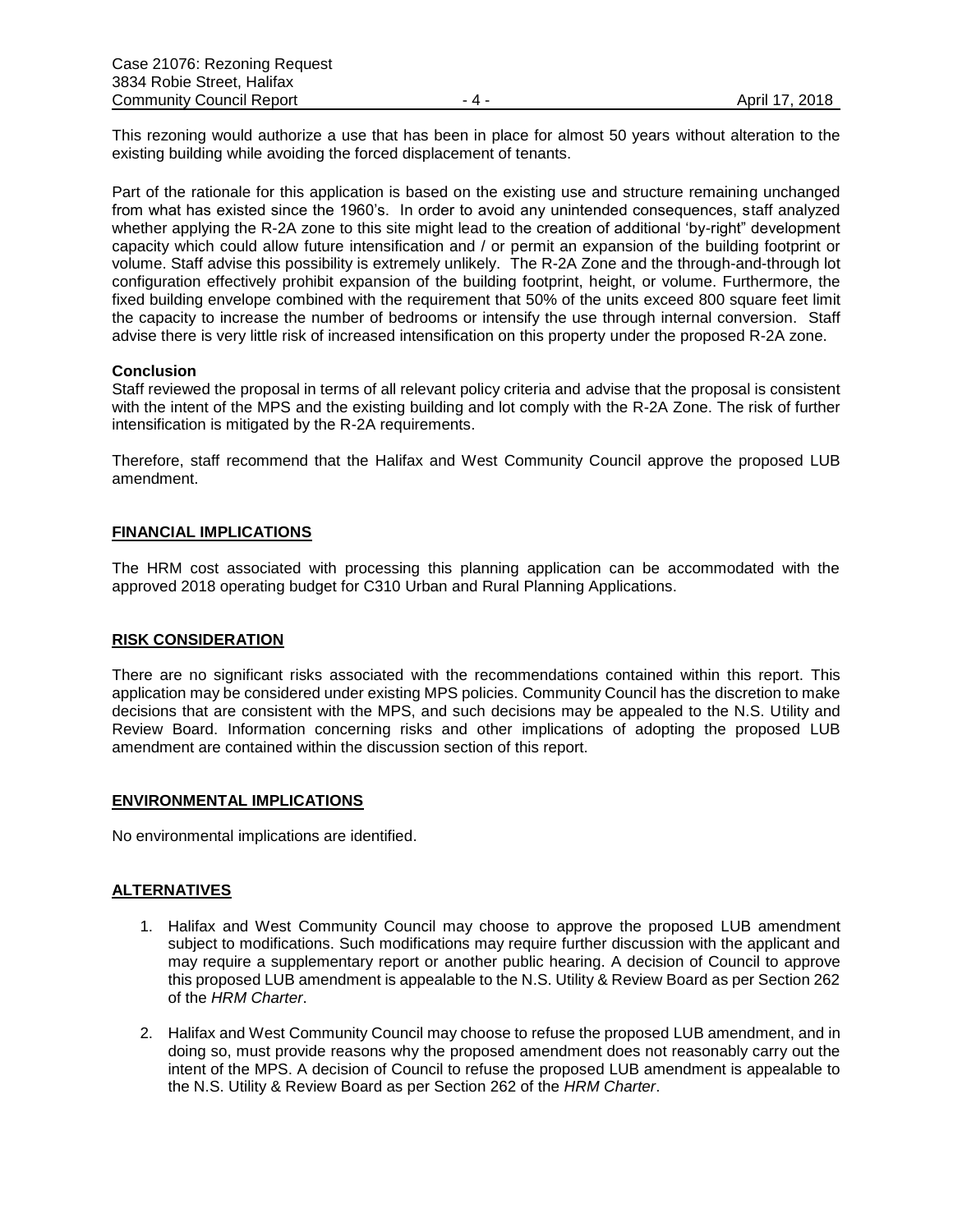# **ATTACHMENTS**

| Map $1:$<br>Map $2$ :          | Generalized Future Land Use<br>Zoning and Notification Area                                                             |
|--------------------------------|-------------------------------------------------------------------------------------------------------------------------|
| Attachment A:<br>Attachment B: | Proposed LUB Amendment<br>Relevant MPS Policies and Land Use By-law Sections                                            |
| 902.490.4210.                  | A copy of this report can be obtained online at <b>halifax.ca</b> or by contacting the Office of the Municipal Clerk at |
| Report Prepared by:            | Scott Low   Planner II   Current Planning   902.490.6373                                                                |
| Report Approved by:            | Original signed                                                                                                         |
|                                | Maggie Holm, Principal Planner, Urban Enabled Applications, 902.293.9496                                                |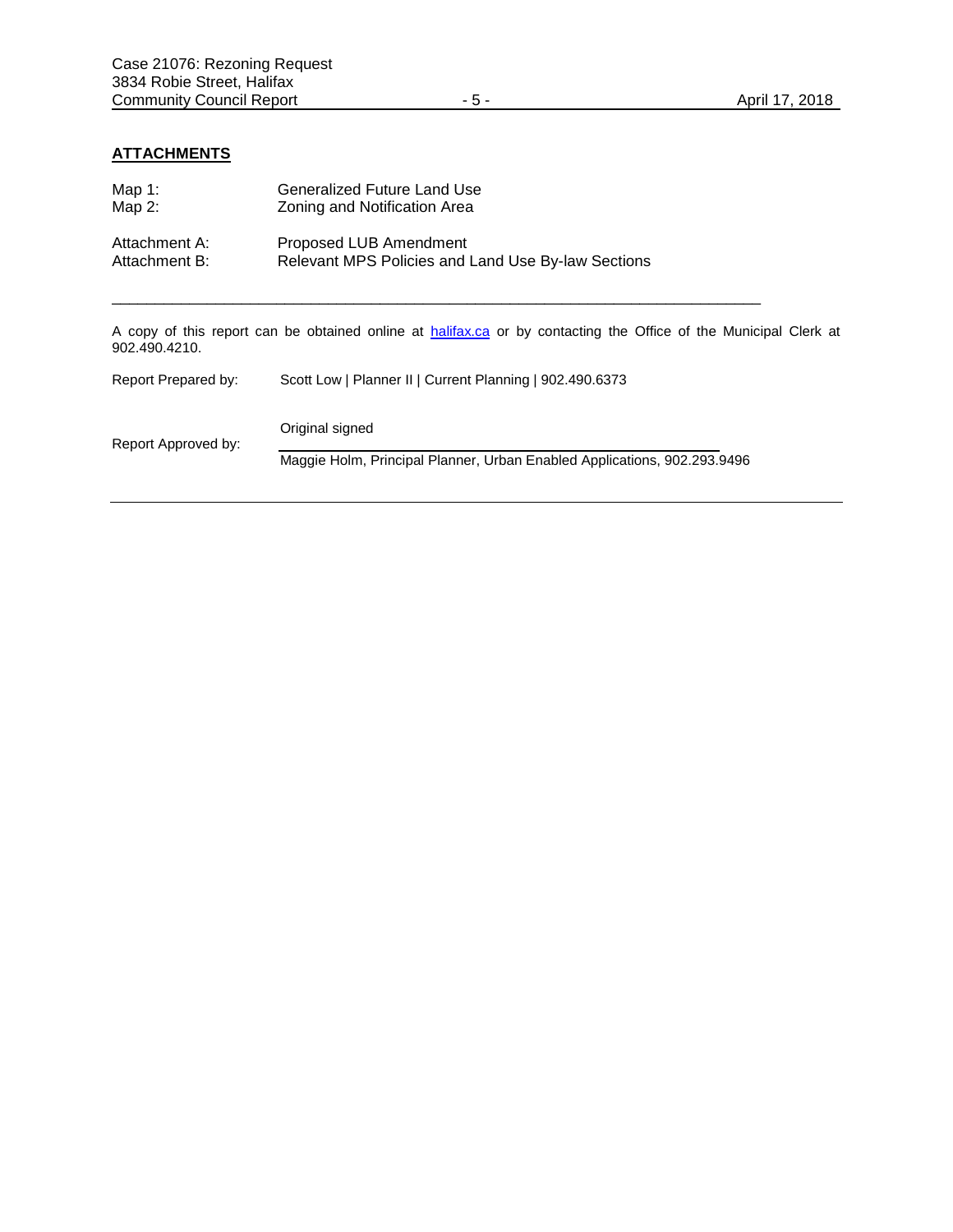

6 October 2017

Case 21076

T:\work\planning\SER\_Group\SER\_CasesVariances\21076\Maps\_Plans\ (IAHG)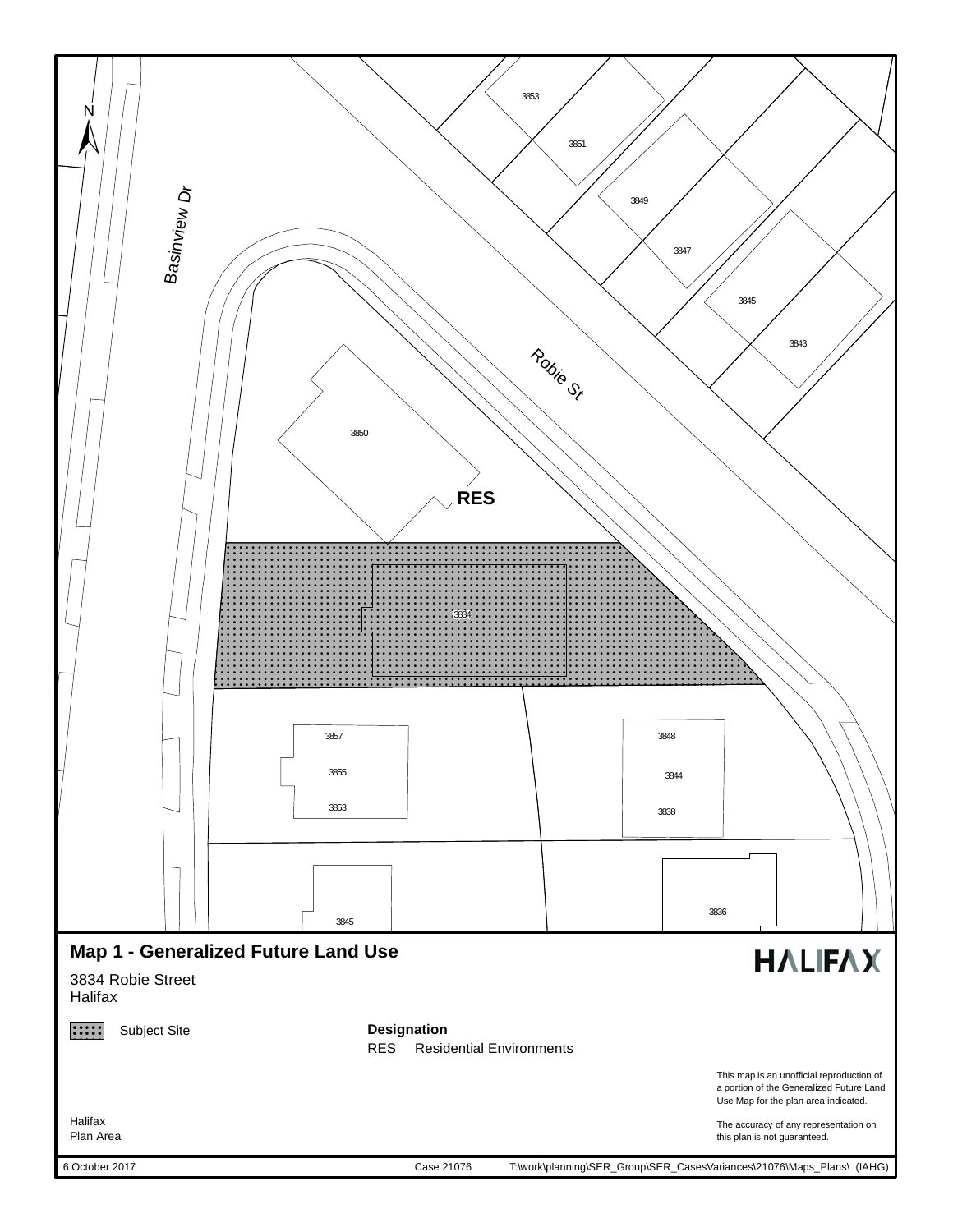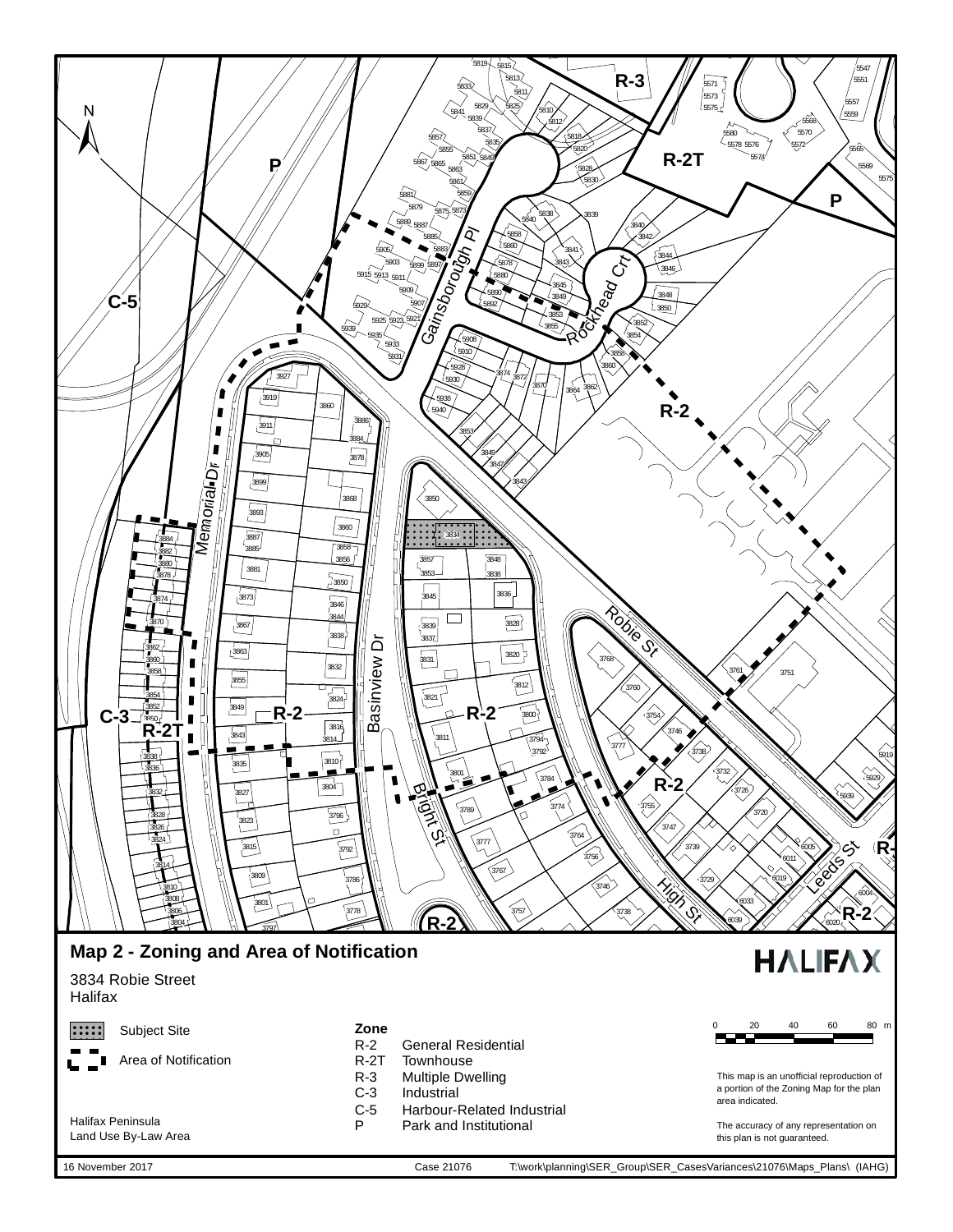# **ATTACHMENT A**

## **Proposed Amendment to the Land Use By-law for Halifax Peninsula**

BE IT ENACTED by the Halifax and West Community Council of the Halifax Regional Municipality that the Land Use By-law for Halifax Peninsula is hereby further amended as follows:

1. Amend Map ZM-1, the Zoning Map, by rezoning the property identified as 3834 Robie Street, Halifax, from the R-2 (General Residential Zone) to the R-2A (General Residential Conversion Zone), as shown on the attached Schedule A.

> THIS IS TO CERTIFY that the by-law of which this is a true copy was duly passed at a duly called meeting of the Halifax and West Community Council of Halifax Regional Municipality held on the \_\_\_\_\_\_ day of \_\_\_\_\_\_, 20\_\_.

GIVEN under the hand of the municipal clerk and under the Corporate Seal of the said Municipality this \_\_\_\_day of \_\_\_\_\_\_\_\_, 20\_.

\_\_\_\_\_\_\_\_\_\_\_\_\_\_\_\_\_\_\_\_\_\_\_\_\_\_\_\_\_\_\_\_\_\_

Municipal Clerk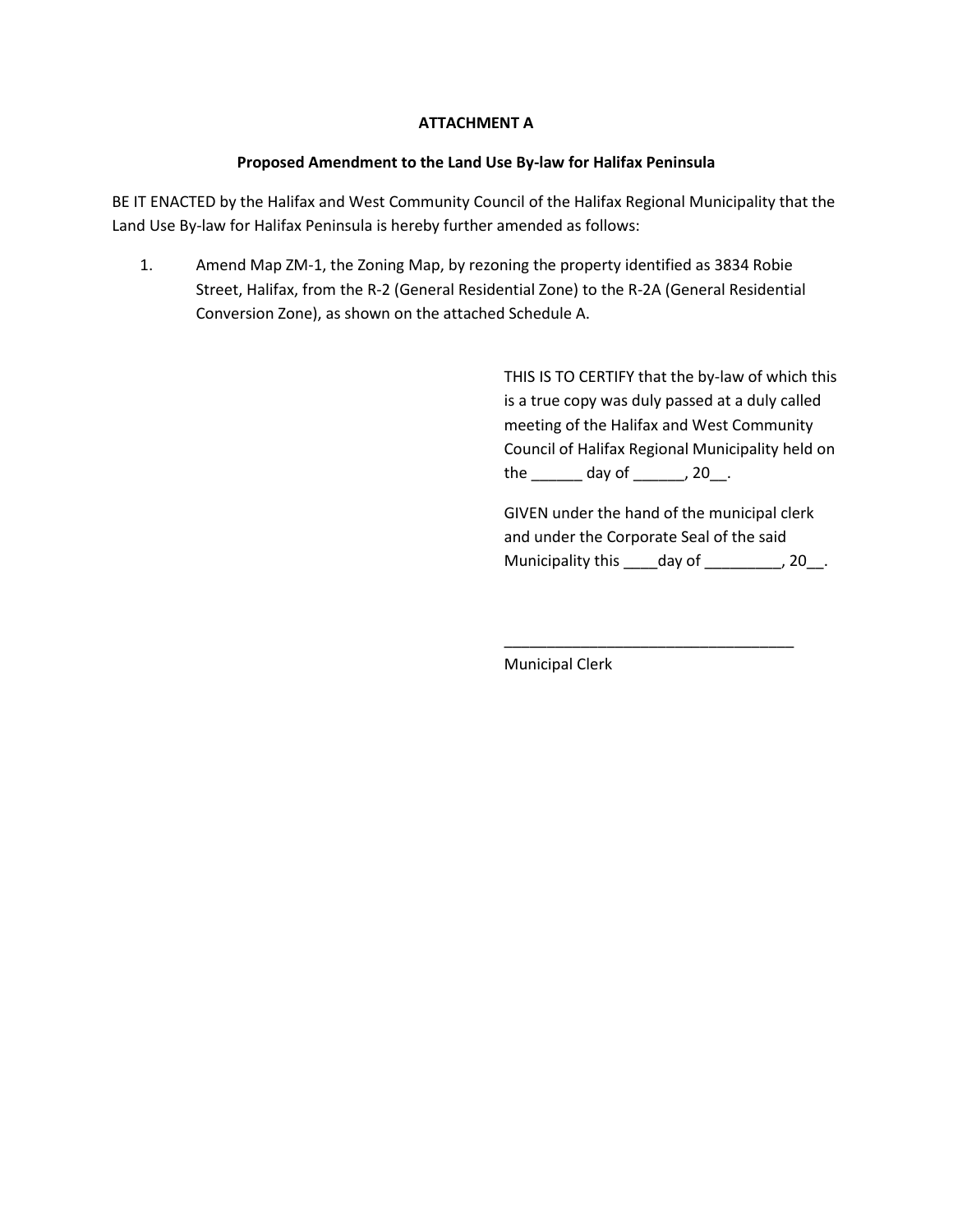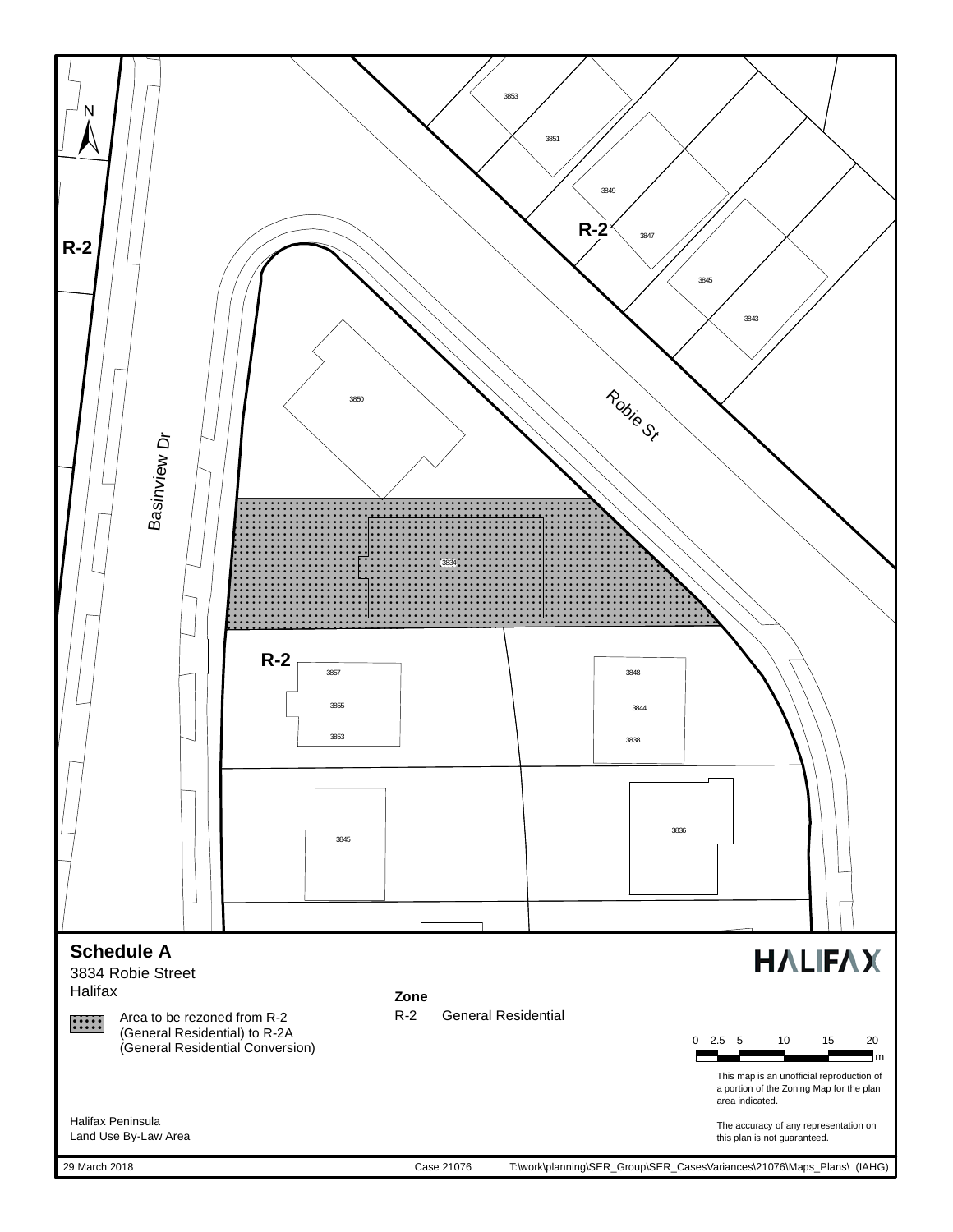## **Attachment B Relevant MPS Policies and Land Use By-law Sections**

## **Halifax Municipal Planning Strategy**

## **Section II – City-Wide Objectives and Policies**  *2. Residential Environments*

Objective: The provision and maintenance of diverse and high quality housing in adequate amounts, in safe residential environments, at prices which residents can afford.

| <b>Policy</b>                                                                                                                                                                                                                                                                                                                                                                                     | <b>Comment</b>                                                                                                                                                                                                                                                                                                                                                                         |
|---------------------------------------------------------------------------------------------------------------------------------------------------------------------------------------------------------------------------------------------------------------------------------------------------------------------------------------------------------------------------------------------------|----------------------------------------------------------------------------------------------------------------------------------------------------------------------------------------------------------------------------------------------------------------------------------------------------------------------------------------------------------------------------------------|
| 2.1 Residential development to accommodate<br>future growth in the City should occur both on<br>the Peninsula and on the Mainland, and should<br>be related to the adequacy of existing or<br>presently budgeted services.                                                                                                                                                                        | This residential development proposal may be<br>accommodated within the capacity of existing<br>services.                                                                                                                                                                                                                                                                              |
| 2.1.1 On the Peninsula, residential development<br>should be encouraged through retention,<br>rehabilitation and infill compatible with existing<br>neighbourhoods; and the City shall develop the<br>means to do this through the detailed area<br>planning process.                                                                                                                             | The subject site is located on the Peninsula and<br>meets the qualification of retention of existing<br>neighborhoods through rezoning as the building will<br>continue in its current structural form within the<br>neighbourhood as it has since the early 1960's.                                                                                                                   |
| 2.2 The integrity of existing residential<br>neighbourhoods shall be maintained by requiring<br>that any new development which would differ in<br>use or intensity of use from the present<br>neighbourhood development pattern be related<br>to the needs or characteristics of the<br>neighbourhood and this shall be accomplished<br>by Implementation Policies 3.1 and 3.2 as<br>appropriate. | The rezoning application is located within a<br>residential neighbourhood comprised of a mix of<br>housing types and zones from R-1 single detached<br>dwellings to R-2 and R-2T dwellings comprised of<br>small apartment buildings and townhouses. This<br>development will modestly increase unit density,<br>however there is no proposed change to the existing<br>housing stock. |
|                                                                                                                                                                                                                                                                                                                                                                                                   | Gentle intensification by adding two legal secondary<br>suites may meet neighbourhood needs for additional<br>units and tenure types. Rezoning is not expected to<br>alter the neighbourhood development pattern nor<br>characteristics.                                                                                                                                               |
|                                                                                                                                                                                                                                                                                                                                                                                                   | Policy 3.1 was repealed June 1990; Policy 3.2 is not<br>applicable.                                                                                                                                                                                                                                                                                                                    |
| 2.3 The City shall investigate alternative means<br>for encouraging well-planned, integrated<br>development.                                                                                                                                                                                                                                                                                      | The R-2 to R-2A application could be considered<br>gentle intensification, a form of integrated<br>development.                                                                                                                                                                                                                                                                        |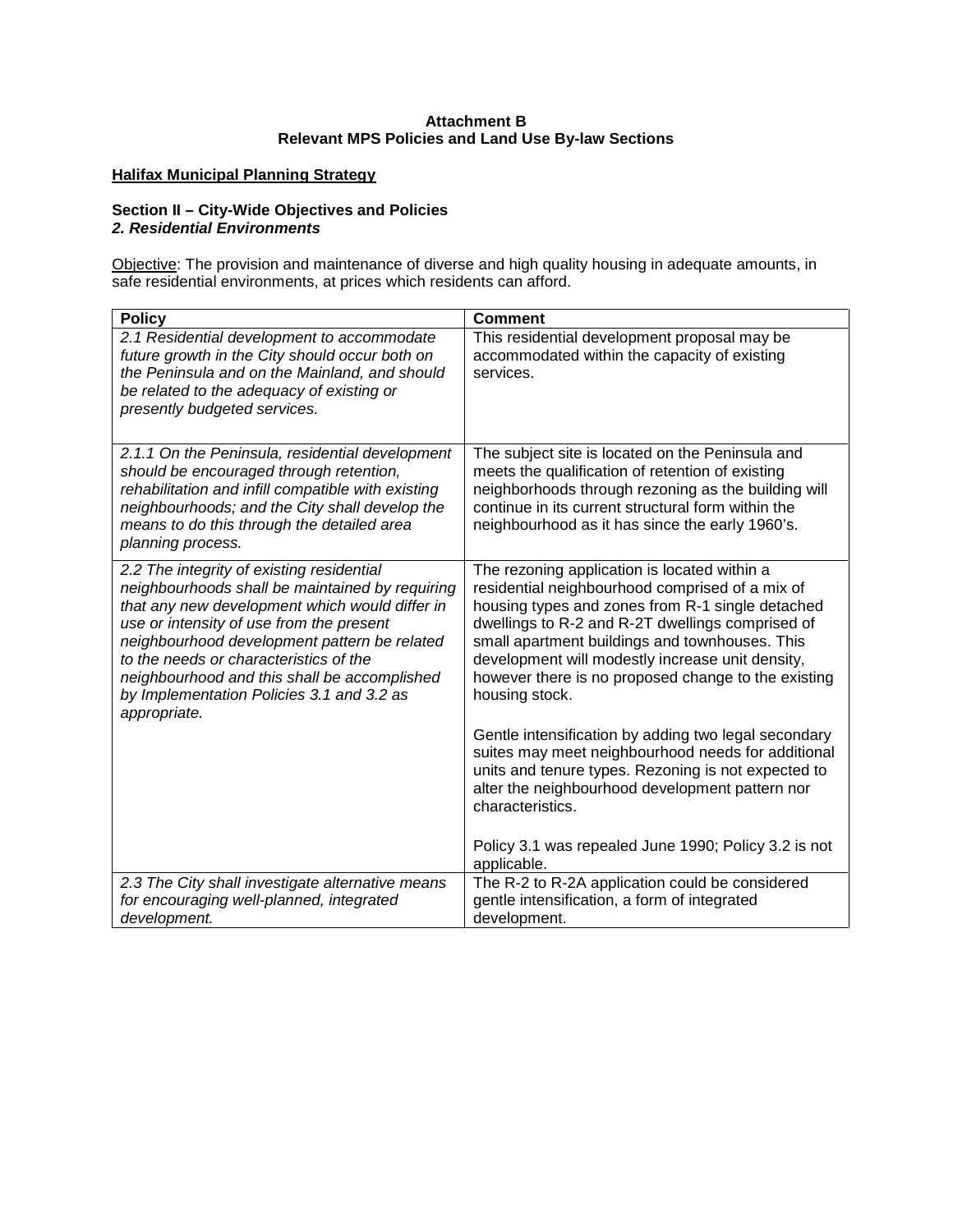| 2.4 Because the differences between residential<br>areas contribute to the richness of Halifax as a<br>city, and because different neighbourhoods<br>exhibit different characteristics through such<br>things as their location, scale, and housing age<br>and type, and in order to promote<br>neighbourhood stability and to ensure different<br>types of residential areas and a variety of<br>choices for its citizens, the City encourages the<br>retention of the existing residential character of<br>predominantly stable neighbourhoods, and will<br>seek to ensure that any change it can control will<br>be compatible with these neighbourhoods.   | The proposal does not seek to alter the existing<br>residential character of the established<br>neighbourhood. The units are currently rentals of an<br>in-demand three-bedroom size for five of the six<br>units, and the sixth unit is a single bedroom. No units<br>will be lost because of rezoning. This building has<br>been a six-unit residence since the 1960s<br>corresponding to a form and tenure type that is<br>stable and compatible within the neighbourhood<br>context. |
|----------------------------------------------------------------------------------------------------------------------------------------------------------------------------------------------------------------------------------------------------------------------------------------------------------------------------------------------------------------------------------------------------------------------------------------------------------------------------------------------------------------------------------------------------------------------------------------------------------------------------------------------------------------|------------------------------------------------------------------------------------------------------------------------------------------------------------------------------------------------------------------------------------------------------------------------------------------------------------------------------------------------------------------------------------------------------------------------------------------------------------------------------------------|
| 2.4.1 Because the differences between<br>residential areas contribute to the richness of<br>Halifax as a city, and because different<br>neighbourhoods exhibit different characteristics<br>through such things as their location, scale, and<br>housing age and type, and in order to promote<br>neighbourhood stability and to ensure different<br>types of residential areas and a variety of<br>choices for its citizens, the City encourages the<br>retention of the existing residential character of<br>predominantly stable neighbourhoods, and will<br>seek to ensure that any change it can control will<br>be compatible with these neighbourhoods. | This is the first property to apply for the R-2A zone in<br>this neighbourhood. The introduction of R-2A zone<br>may encourage more properties to apply for R-2A<br>zone, and which has the potential to modestly<br>change the community through intensification, but<br>only for the existing stock of pre-1987 buildings.                                                                                                                                                             |
| 2.5.1 The City views the neighbourhood as the<br>foundation for detailed area planning. In the<br>process of detailed area planning, residents<br>shall be encouraged to determine what they<br>consider to be their neighbourhoods, and to<br>work with City Council and staff in arriving at an<br>acceptable definition of their neighbourhood and<br>a neighbourhood plan.                                                                                                                                                                                                                                                                                 | Neighbourhood consultation took place through a<br>postcard mailout and with a public information<br>meeting. Feedback from the public engagement<br>informed this analysis.                                                                                                                                                                                                                                                                                                             |
| 2.7 The City should permit the redevelopment of<br>portions of existing neighbourhoods only at a<br>scale compatible with those neighbourhoods.<br>The City should attempt to preclude massive<br>redevelopment of neighbourhood housing stock<br>and dislocations of residents by encouraging<br>infill housing and rehabilitation. The City should                                                                                                                                                                                                                                                                                                           | This proposed intensification project does not<br>displace existing housing and would permit two<br>additional residential units which have been in<br>existence since the 1960s. The R-2A zone allows for<br>increased density through internal conversion of<br>existing dwellings.                                                                                                                                                                                                    |
| prevent large and socially unjustifiable<br>neighbourhood dislocations and should ensure<br>change processes that are manageable and<br>acceptable to the residents. The intent of this<br>policy, including the manageability and<br>acceptability of change processes, shall be<br>accomplished by Implementation Policies 3.1<br>and 3.2 as appropriate.                                                                                                                                                                                                                                                                                                    | The R-2 to R-2A rezoning anticipates modest scale<br>redevelopment through intensification using existing<br>building structures that date from 1987 or earlier. No<br>dislocation is anticipated through this rezoning; in<br>fact, a rejection of this application would displace two<br>units of rental tenure as they would become non-<br>conforming in the prevailing R-2 Zone.                                                                                                    |
|                                                                                                                                                                                                                                                                                                                                                                                                                                                                                                                                                                                                                                                                | Policy 3.1 was repealed June 1990; Policy 3.2 is not<br>applicable.                                                                                                                                                                                                                                                                                                                                                                                                                      |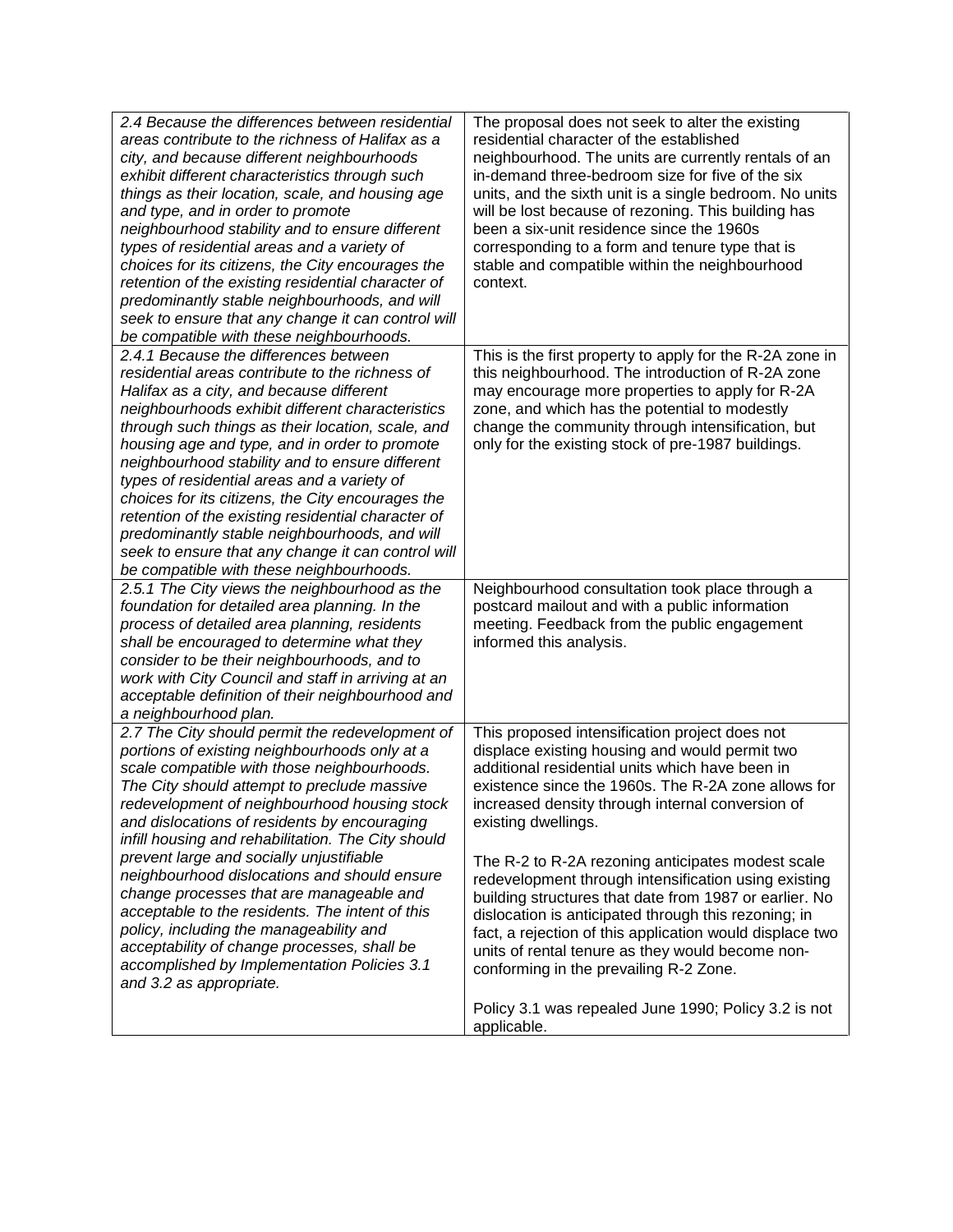| 2.8 The City shall foster the provision of housing | This additional two dwelling units proposed will        |
|----------------------------------------------------|---------------------------------------------------------|
| for people with different income levels in all     | provide an alternative housing type and tenure in the   |
| neighbourhoods, in ways which are compatible       | existing neighbourhood while retaining                  |
| with these neighbourhoods. In so doing, the City   | neighbourhood residential compatibility. Rental         |
| will pay particular attention to those groups      | housing stock of three-bedroom size will be             |
| which have special needs (for example, those       | preserved with this rezoning. This is one of the policy |
| groups which require subsidized housing, senior    | purposes of the R-2A Zone.                              |
| citizens, and the handicapped).                    |                                                         |
| 2.11 For all residential uses the parking and      | All parking requirements under the Land Use By-law      |
| storage of vehicles such as trailers, boats and    | applicable to the R-2A zone and general LUB             |
| mobile campers, shall be restricted to locations   | provisions will be followed. There are currently seven  |
| on the lot which create minimal visual impact      | parking stalls of adequate size and accessibility       |
| from the street.                                   | within the property for six units.                      |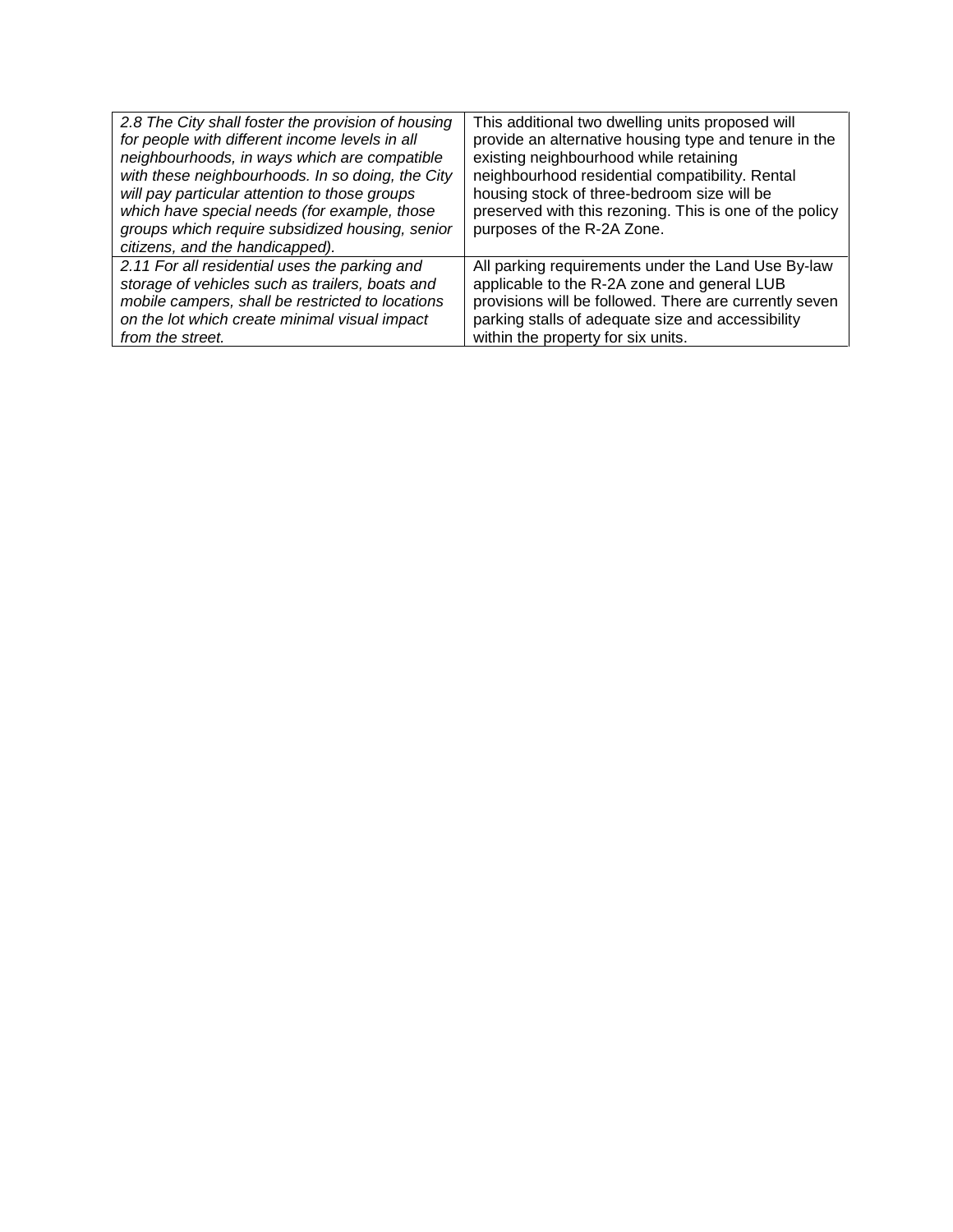# **Implementation Policies**

# *General Amendments to the Zoning By-Law*

| <b>Policy</b>                                                                                                                                                                                        | <b>Comment</b>                                                                                                                                                              |
|------------------------------------------------------------------------------------------------------------------------------------------------------------------------------------------------------|-----------------------------------------------------------------------------------------------------------------------------------------------------------------------------|
| 4. When considering amendments to the Zoning<br>By-laws and in addition to considering all<br>relevant policies as set out in this Plan, the City<br>shall have regard to the matters defined below. | As follows.                                                                                                                                                                 |
| 4.1 The City shall ensure that the proposal<br>would conform to this Plan and to all other City<br>by-laws and regulations.                                                                          | The application conforms to the Halifax Municipal<br>Planning Strategy. A development application will<br>lead to further review of By-law and regulatory<br>compatibility. |
| 4.2 The City shall review the proposal to                                                                                                                                                            | There is no cost to HRM.                                                                                                                                                    |
| determine that it is not premature or<br>inappropriate by reason of:                                                                                                                                 | Adequate services exist to for this subject site.                                                                                                                           |
| i) the fiscal capacity of the City to absorb the<br>costs relating to the development; and                                                                                                           |                                                                                                                                                                             |
| ii) the adequacy of all services provided by the<br>City to serve the development.                                                                                                                   |                                                                                                                                                                             |

# **Land Use By-Law: Halifax Peninsula**

## *Definitions*

| <b>Policy</b>                                    | <b>Comment</b>                                        |
|--------------------------------------------------|-------------------------------------------------------|
| "Converted Multiple Dwelling House" means a      | This definition is critical to the R-2A Zone (see     |
| building located on a lot, both of which existed | 43AA(1)(b)) and extends the number of units above     |
| on September 17, 1987 and to which additions     | the R-2 maximum of 4 units. The subject site on the   |
| or conversions have occurred, resulting in a     | application pre-dates the 1987 cut-off period and has |
| building containing a minimum of 5 and a         | been internally converted prior to that date as well, |
| maximum of 14 self contained dwelling units.     | likely in the late 1960s.                             |

## *General Provisions*

| <b>Policy</b>                                                                                                                                                                                                                                                                                | <b>Comment</b>                                        |
|----------------------------------------------------------------------------------------------------------------------------------------------------------------------------------------------------------------------------------------------------------------------------------------------|-------------------------------------------------------|
| <b>One Building Per Lot</b>                                                                                                                                                                                                                                                                  | There is only one building on the subject site.       |
| 7(1) Every building erected after the coming into<br>effect of this by-law shall be located on a lot as<br>defined in this by-law and in no case shall there<br>be more than one building on one lot or one<br>building on more than one lot except as<br>otherwise provided in this by-law. |                                                       |
| Parking                                                                                                                                                                                                                                                                                      | The subject site has 6 units and the parking provided |
| 11B For the purposes of Section 9(a)(iii) each<br>parking space for a motor vehicle must be<br>separately accessible and measure at least 8<br>feet wide and 16 feet long.                                                                                                                   | is for 7 spaces.                                      |